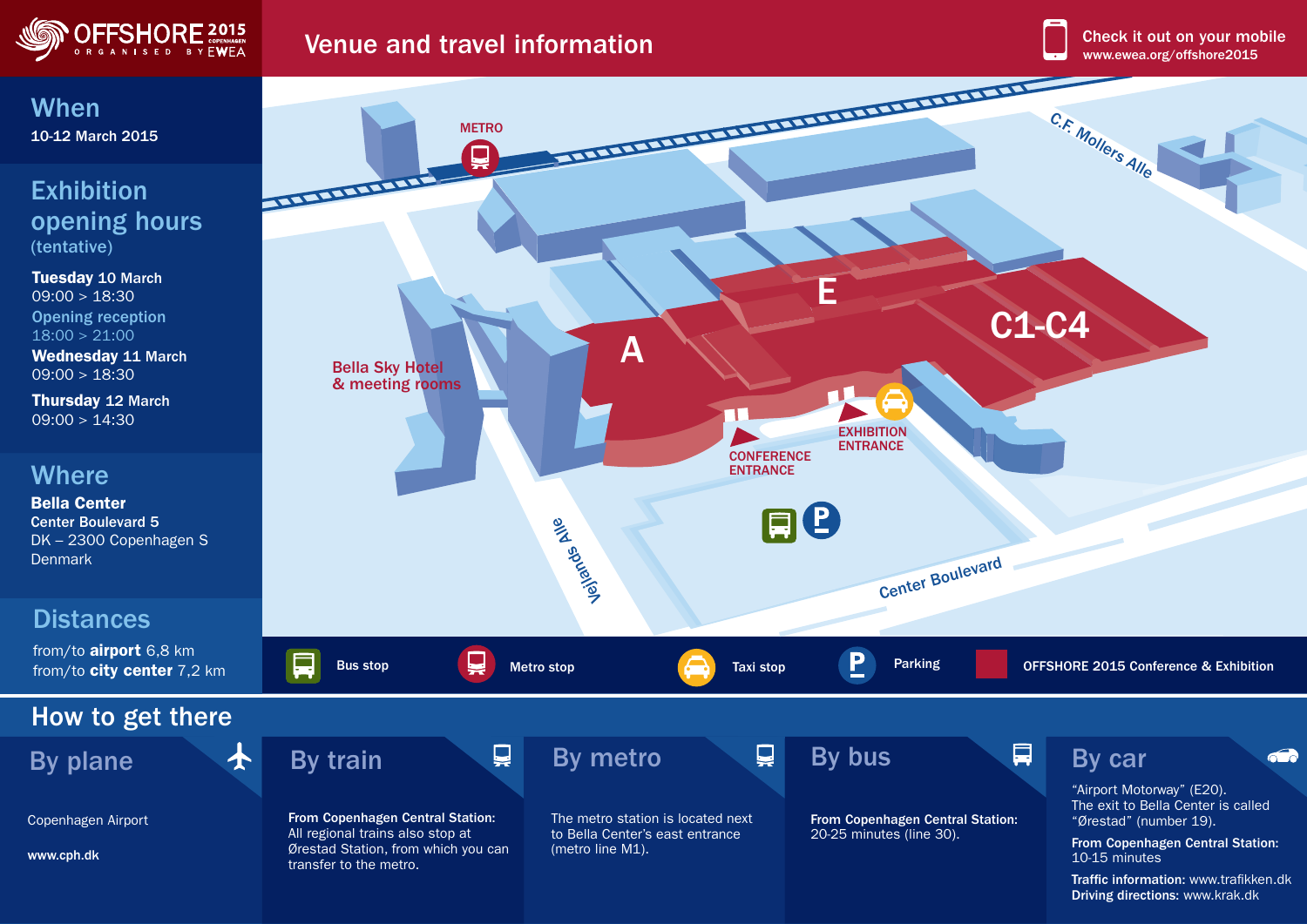

## Venue and travel information

## Bella Center

Center Boulevard 5 DK – 2300 Copenhagen S **Denmark** 

## Any questions?

General questions events@ewea.org +32 2 213 18 60

Registration registration@eweaevents.org +32 2 213 18 66

Hotel booking accommodation@eweaevents.org +32 2 566 99 46

Exhibition stand sales & sponsorship opportunities sales@ewea.org +32 2 213 18 37

Conference programme programme@eweaevents.org +32 2 740 22 39